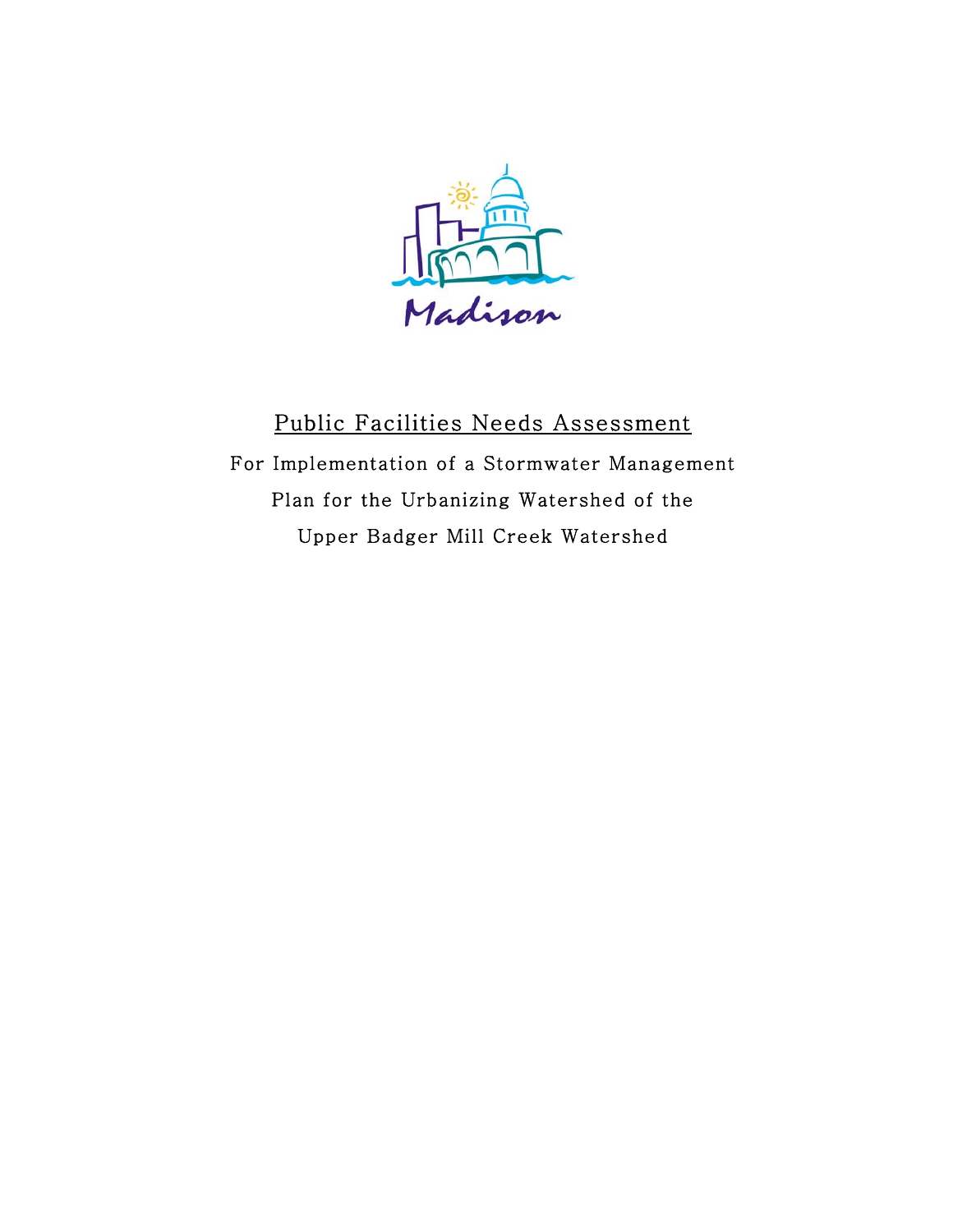#### **Stormwater Background**

The **hydrology\*** of the Upper Badger Mill Creek (UBMC) watershed as it exists today is somewhat unique. Specifically, the watershed is made up of two (2) primary tributaries or branches. One branch is largely urbanized. It accounts for about 60% of the area in the watershed and has a very short **time of concentration**. The other branch is primarily rural and has a significantly longer **time of concentration**. These circumstances lead to a **hydrograph** with two **peak flows**. The first **peak** is from the highly urbanized branch of the watershed, the second lower **peak** is from the rural section. As this rural portion of this watershed develops, however, it is probable that without careful stormwater management planning the **time of concentration** will decrease and the two peaks in the hydrograph will merge into one.

A reduction in the **time of concentration** is a typical result of development. As grass and cropland are replaced with rooftops and pavement the amount of time it takes for water to get from the top of the watershed (top of the hill) to the discharge point (bottom of the hill) is reduced. At the same time as this reduction in the **time of concentration**, the volume of runoff increases significantly as **impervious surfaces** replace cropland and grassland. Without a stormwater management plan in the rural branch of the UBMC watershed the two (2) peaks would merge and, at a minimum, be added together to produce a significantly higher peak flow.

The peak flow from the developed branch is 1000 cubic feet per second (CFS) and the peak from the undeveloped branch is 500 CFS (before development). In the *current* situation, the total peak as measured at the City of Madison corporate limits (downstream of where these two (2) branches join) would be 1000 CFS because the second peak of 500 CFS would come several hours *after* the initial peak of 1000 CFS from the developed branch (refer to *Figure 1* on Page 4).

Next consider the case *after* development with little stormwater planning. First, the **time of concentration** for the newly-developed branch would tend to match that of the existing developed branch. Therefore, the peak flow of both branches occurs at the same time, effectively *adding* the peaks together for a new and higher peak flow. Additionally, a reasonable estimation for the anticipated peak flows from the proposed type of development will be twice or three times that of the peak flows from the undeveloped area (currently 500 CFS). Assuming a 100% increase in peak flow from the newly developed branch, the peak flow from this branch will be 1000 CFS. Since this new peak flow will be higher and will tend to occur at the same time as the peak flow from the prior-developed branch, the new downstream peak is  $1000 \text{ CFS} + 1000 \text{ CFS}$ , or  $2000 \text{ CFS}$ . This represents a 100% increase over the conditions that exist currently.

 $\overline{a}$ \* See "Definitions" on Page 4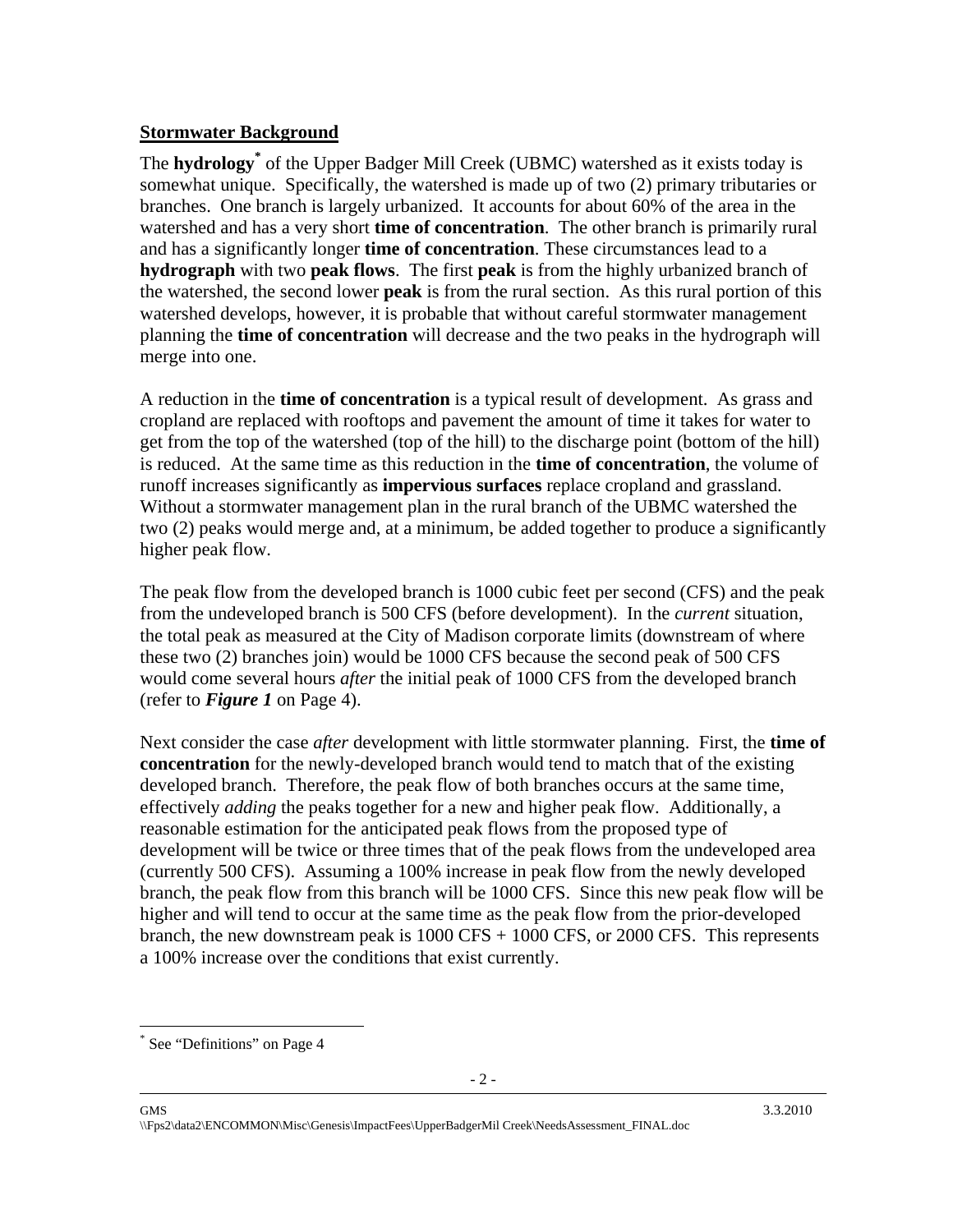The Upper Badger Mill Creek Stormwater Management Plan was developed to avoid the type of situation described above. Implementation of the plan as proposed will keep the peak discharge seen by the downstream properties at the same level as it currently is.

The existing peak flow will be maintained through a series of **retention basins** and **detention basins**. These basins do not, however, address the concerns of increasing volumes of water due to increasing **impervious areas**. Controlling the volumes of water can only be accomplished with best management practices that enhance infiltration, which will soon be required by NR-151. As all development in this watershed will likely take place after implementation of NR-151, the effects of all development complying with that regulation was analyzed. The effects of NR-151 were found to have a minimal effect at the level of the 100-year design storm.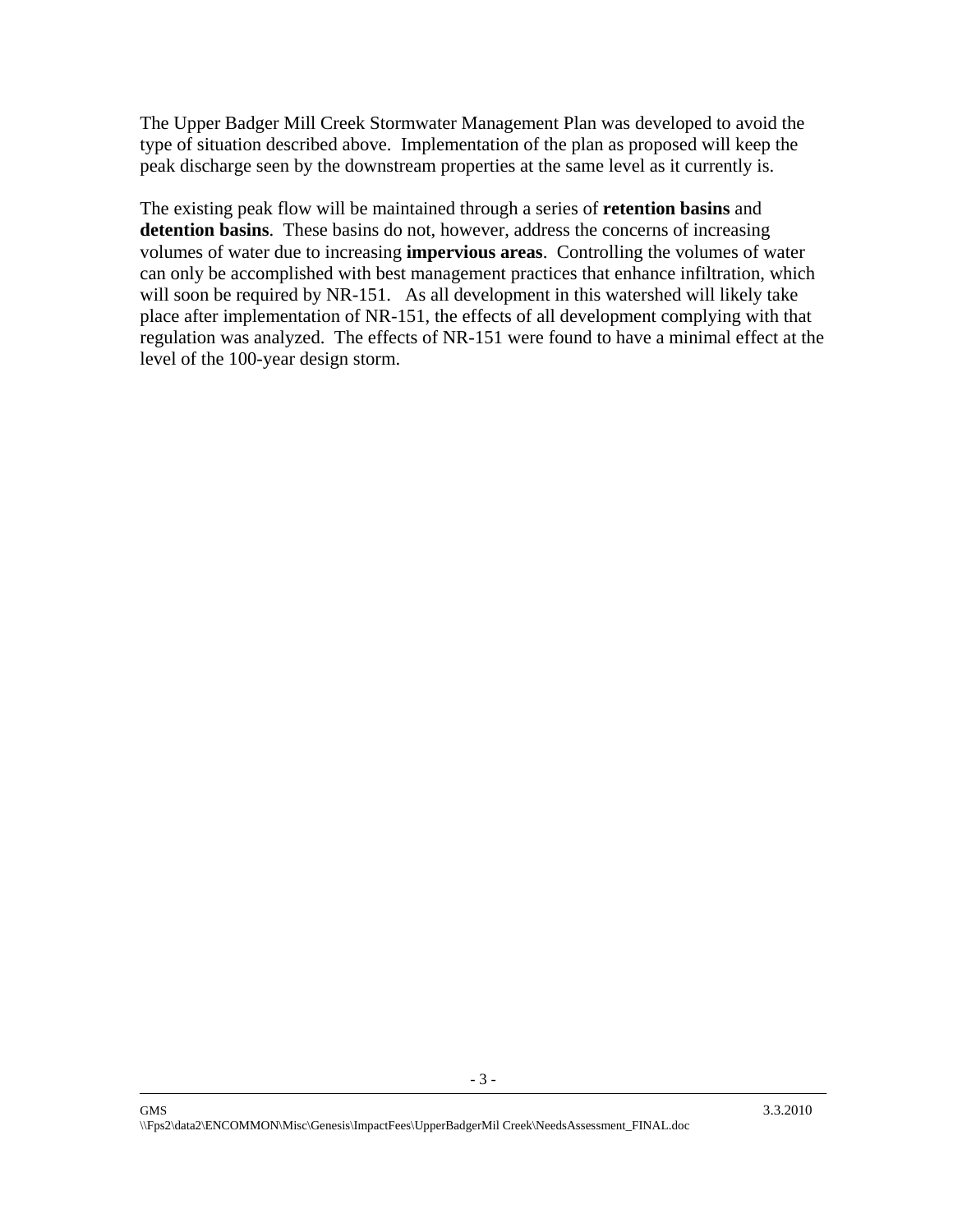#### **Definitions**

- **Detention Basin:** A basin that collects stormwater runoff, temporarily detaining it, and slowly discharging it to a conveyance structure at a controlled rate.
- **Flow Rate:** Volume of water passing a point per unit of time
- **Hydrograph:** Plot of runoff rate versus time
- **Hydrology:** The field of science dealing with rainfall-runoff relationships
- **Impervious Surface:** Constructed surfaces such as roads, sidewalks, rooftops, and parking lots that prevent stormwater from infiltrating on site
- **Peak:** Maximum flow rate of runoff from a given event (shown as "bumps" on hydrograph)
- **Retention Basin:** A basin capable of retaining a permanent supply of water while collecting stormwater runoff
- **Time of Concentration:** Defined by the USDA-NRCS as the time required for surface runoff water to travel from the watershed's most remote point to the point-ofinterest (i.e., outlet)



**Figure 1** Hydrographs of Upper Badger Mill Creek Watershed under existing conditions and unmanaged and managed future conditions. (*Earth Tech, Inc, 2002)*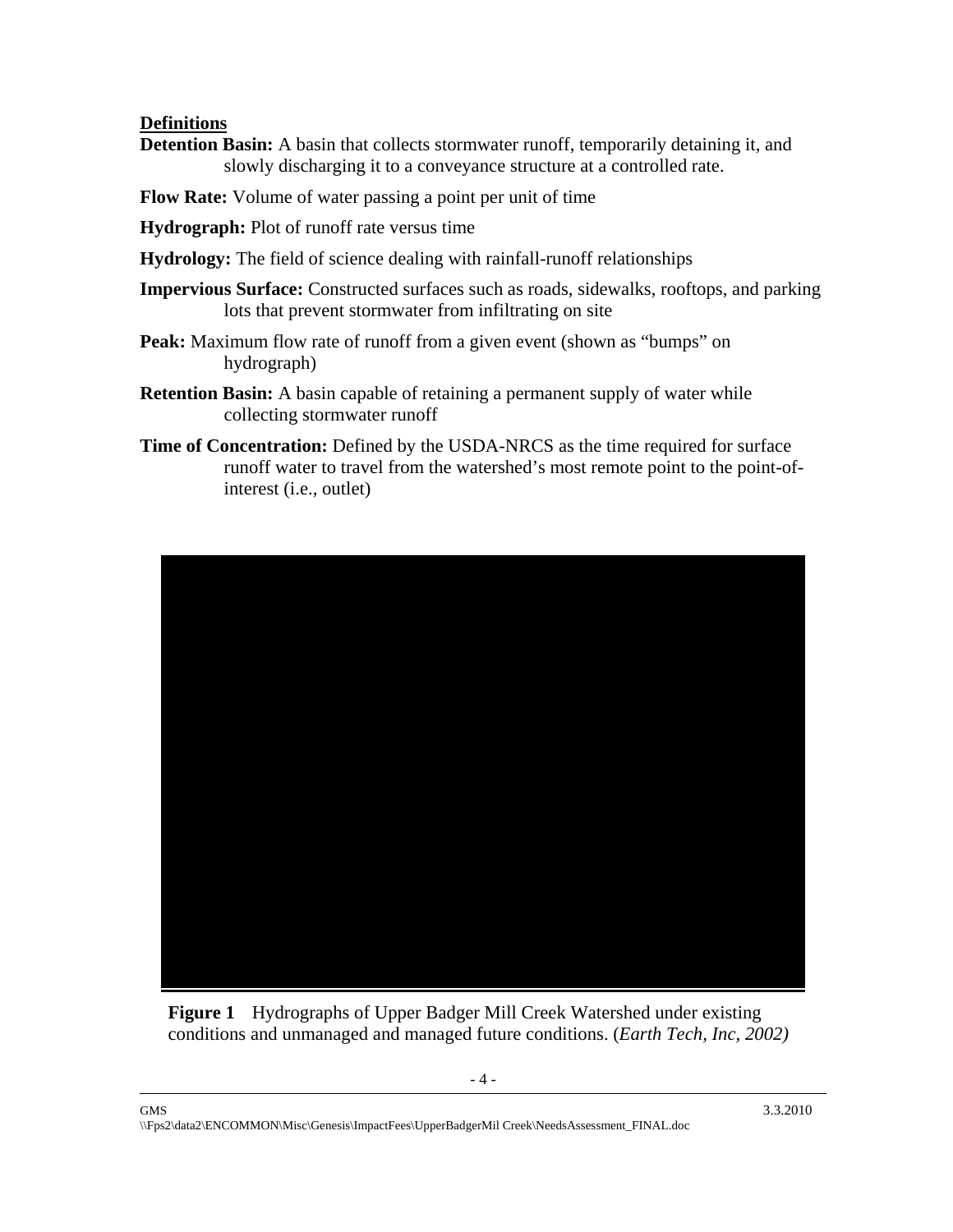#### **Introduction**

 $\overline{a}$ 

The City of Madison has prepared this public facilities needs assessment for stormwater management practices required to control the quantity and quality of water in the upper Badger Mill Creek watershed.

The 6,790-acre Upper Badger Mill Creek Watershed is located on the southwest side of the City of Madison and portions of the Towns of Middleton and Verona and the Cities of Fitchburg and Verona. The area continues to experience rapid development, necessitating stormwater management planning. Currently, 60% of the area is developed. The City of Madison, the largest municipality in the watershed, recognizes that unmanaged stormwater runoff from development will negatively impact the water resources in the watershed and in downstream areas by increasing runoff volumes and peak flows while decreasing runoff quality. The City contracted with Earth Tech, Inc. in July 1998 to develop a stormwater management plan for this watershed. That report was completed in February 2001.

The watershed is comprised of four major drainage basins that are in varying degrees of development. The westernmost basin is predominantly rural, though light-, medium-, and high-density residential development is planned. A stormwater management strategy for the upper Badger Mill Creek watershed is maintaining the current hydrograph from the west branch. Any increase in flow or decrease in the time to peak would significantly increase the peak flow at the watershed's outlet near Nesbitt Road and US Highway  $18/151$ .<sup>1</sup>

The primary goal of the Upper Badger Mill Creek Watershed Stormwater Management Plan is to maintain or reduce existing peak flows at the discharge point, of the Upper Badger Mill Creek, from the corporate limits of the City of Madison. This goal was chosen to limit impacts to downstream riparian owners and municipalities during flood events. A secondary goal of the plan is to limit peak flows, in the upper watershed, to the capacity of existing drainage facilities within the City of Madison. The existing 100-year peak discharge (as estimated in early 2000), at the discharge point from the City of Madison, is estimated at 1,495 cubic feet per second (CFS). With full development of the watershed upstream of the discharge point, and with the management plan proposed in place, the future 100-year peak discharge is estimated to be approximately 1485 CFS.

The City of Madison must also comply with the stormwater management requirements of the Dane County Regional Planning Commission and the Wisconsin Department of Natural Resources. One function of a stormwater management plan is to avoid the negative

<sup>&</sup>lt;sup>1</sup> From a report by Earth Tech, Inc. *Upper Badger Mill Creek (Southwest Madison) Stormwater Management Analysis*. February, 2001.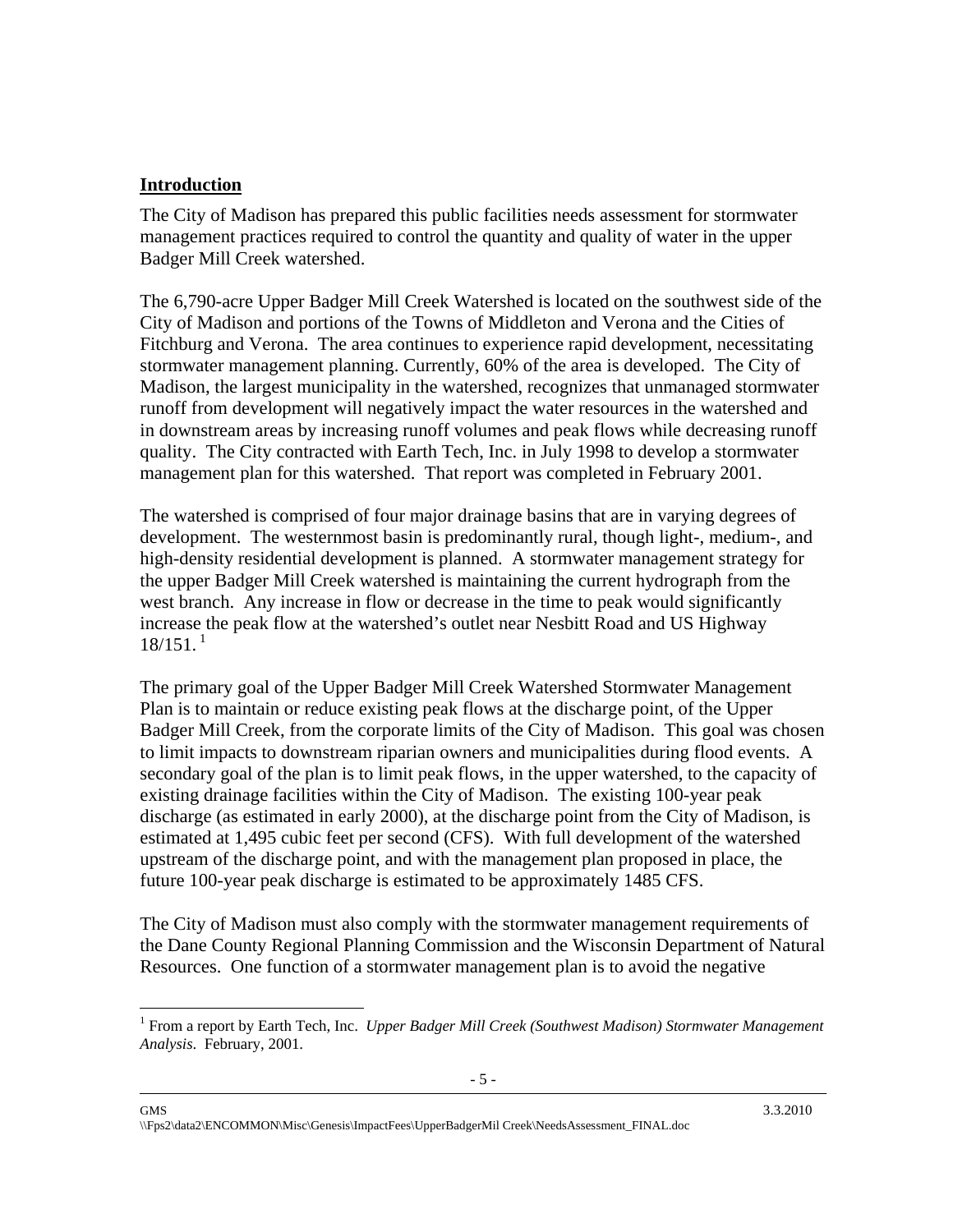consequences of an increase in stormwater runoff associated with the increasing imperviousness of an urbanizing landscape. In regions outside of the Central Urban Service Area (CUSA), such as the Upper Badger Mill Creek Watershed, stormwater management plans need to be prepared before the CUSA boundary can be approved for amendment, which would allow for further development.

To control the excess runoff associated with development, the City of Madison proposes to design and construct "regional" improvements including three retention ponds, three new roadway culvert crossings, and three segments of greenways. Developers will be required to construct "local" improvements consisting of detention basins, wet ponds, and greenways with their developments in the watershed, in compliance with County and City stormwater management ordinances. However, developers will benefit overall from this plan since it reduces the uncertainty associated with meeting the regional stormwater goals. Designing stormwater plans and waiting for their approval costs them time and money.

In order to finance the watershed management plan, the City, pursuant to Wis. Stats. § 66.0617(2), has passed an Impact Fee Ordinance (Chapter 20 of Madison Code of Ordinances) that can require fees to be paid by developers to compensate for the capital costs necessary to accommodate land development. In the upper Badger Mill Creek watershed, these costs would be associated with the installation of regional retention basins, greenways, and roadway culvert crossings, including costs for surveying, design, and inspection.

#### **Location Description of Impact Fee District**

Any and all parcels (platted and/or metes and bounds), or portions thereof, that reside within, or is altered to discharge within the Upper Badger Mill Creek Watershed. These lands are located within the City of Madison **,** Town of Middleton, and Town of Verona as follows:

Parts of Section 25; Southwest ¼ Section 26; Southeast ¼ Section 26; Southwest ¼ Section 27; Southeast ¼ Section 27; Northeast ¼ Section 33; Southeast ¼ Section 33; Sections 34 and 35; Northeast ¼ Section 36; and Southwest ¼ Section 36, all within Town 7 North, Range 8 East, located in the Town of Middleton and the City of Madison.

Parts of Sections 2 and 3; Northeast ¼ Section 4; Southwest ¼ Section 4; and Southeast ¼ Section 4, all within Town 6 North, Range 8 East, located in the Town of Verona and the City of Madison.

# **Impact Fee**

To calculate the impact fees associated with the stormwater management project, the City of Madison first estimated the total cost to complete the project to be \$4,079,780 (2003 dollars). This estimate was divided by the area of parcels within the watershed. The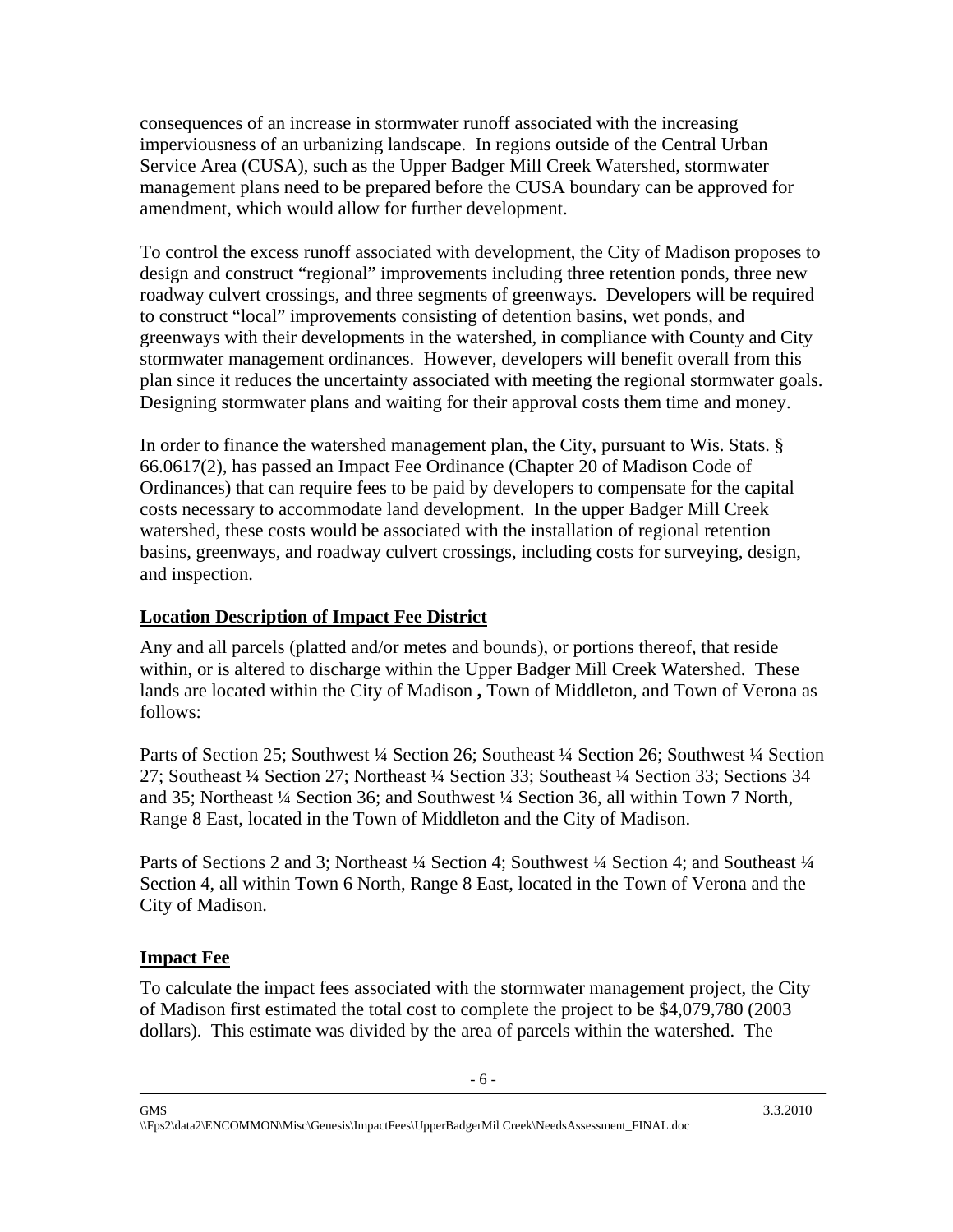prorated cost for developed parcels will be assumed by the City Stormwater Utility. Refer to the attached tables (Exhibit A) for a detailed cost analysis for each segment of the project. The Stormwater Utility's total portion will be \$2,442,681. The impact fee will cover the remainder of the cost, \$1,637,100, or \$2239 per net developable acre. The net developable area is the area of parcels of land, exclusive of street rights of ways and drainage areas. The rate will be the same for all land uses and zoning districts.

# **Adjustments to Impact Fee**

The impact fee shall be adjusted annually for inflation, based on the Construction Cost Index as published in the *Engineering News Record*. The base month/year for calculating such adjustment shall be the month/year of final Common Council adoption of this Impact Fee Ordinance.

# **Existing public facilities**

Currently there are 16 detention basins serving the entire upper Badger Mill Creek watershed. Most have been constructed since 1982, when the City first enacted a stormwater management ordinance. The new facilities will be concentrated in the western portion of the watershed where most future development will happen. Without these additional stormwater management practices, the existing basins would not be able to withstand the increased peak flows that would occur with new development. For a more detailed description of existing conditions, refer to the report put out by Earth Tech, Inc. titled "Upper Badger Mill Creek...Stormwater Management Analysis" on file at City of Madison Engineering. The attached map (Exhibit B) shows the locations of existing detention basins in the watershed.

#### **New public facilities required for land development**

The new detention basins will be the primary tool for controlling the quantity of stormwater runoff. They will have engineered outlet structures and properly proportioned storage areas to prevent exceeding capacities downstream up to and including the 100-year storm event. The majority of the basins will be planned and constructed by private development.

The City of Madison has already constructed the Badger Mill Regional Basin near Nesbitt Road and Hwy 18/151 that controls watershed-wide stormwater flow. Three more Citydesigned basins are planned.

- The existing Muirfield Detention Pond, located just upstream of CTH PD, will be retrofitted to improve its detention characteristics to better manage flow for a developed area.
- The Confluence Detention Pond, is downstream from Raymond Road and upstream from CTH PD. Its purpose is flow management for the major drainageway in the western part of the watershed.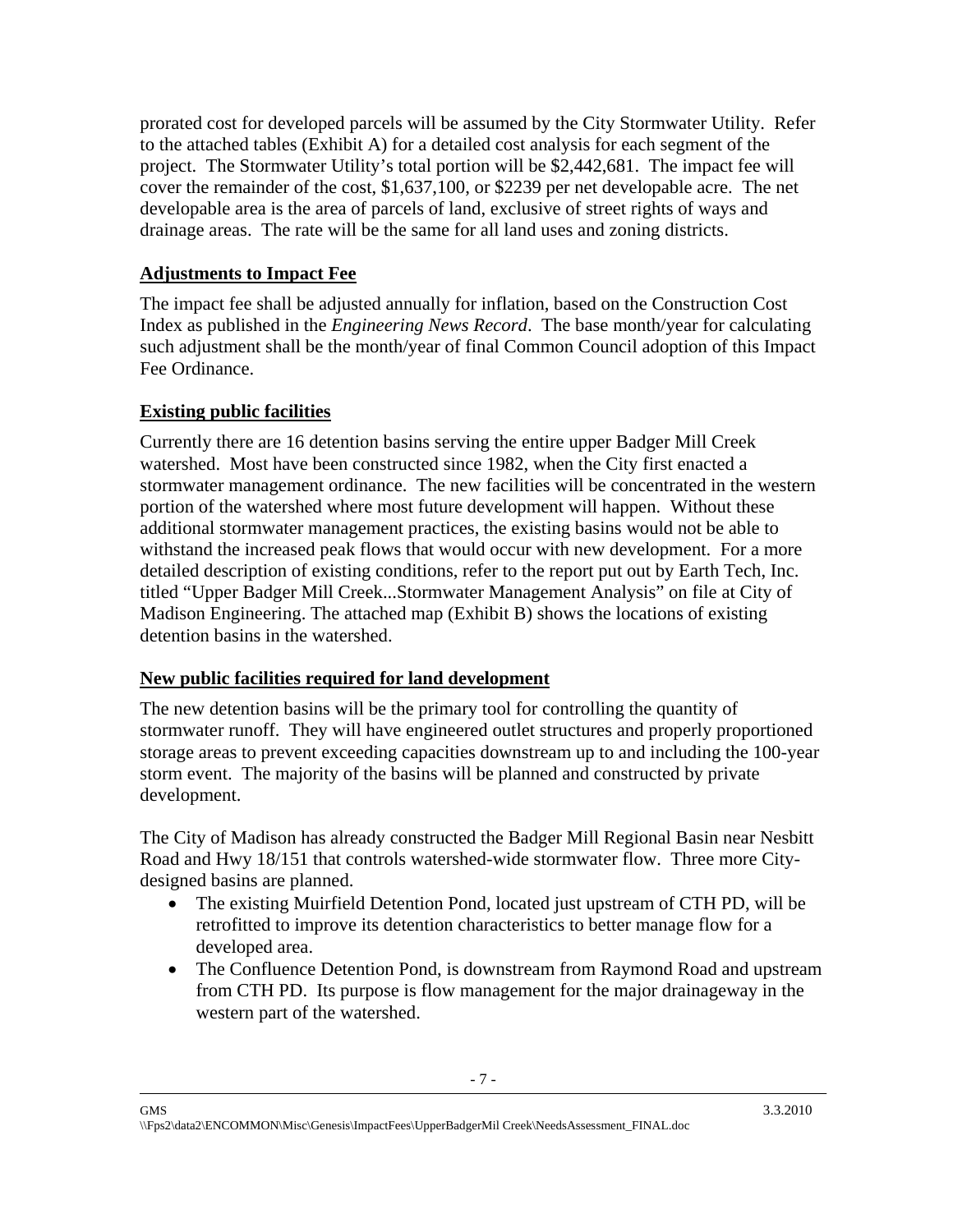• The proposed Marty Farm Detention Pond, located near Marty Road between Midtown Road and Raymond Road. It will help to manage the high peaks from an existing developed area upstream.

The City of Madison is also planning to construct three greenway segments within the area. The primary function of a greenway is to convey all storm events safely and effectively. Greenways are important features of the landscape as they provide an open space aesthetic for humans, protect the remaining natural resources in an urbanized area, and preserve connectivity between other, larger open spaces. There will be a greenway running from Raymond Road to CTH M, and another from CTH M to Midtown Road. The third greenway will stretch from Marty Pond to Elver Park. Greenways are generally 100 feet wide, with a minimum width of 75 feet.

As part of the greenway construction, three new roadway culvert crossings will be constructed and designed for at least a 25-year storm event. These include two locations at Raymond Road and one at County Highway M.

The estimated costs associated with designing and constructing the remaining basins, three greenways, and three new culverts is included in Exhibit A. The locations of the projects are shown on the attached map, Exhibit B.

# **Effect of impact fees on housing costs**

Impact fees were estimated to be **\$2239 per net acre** in accordance with Exhibit A. The effect on housing costs was also calculated, based on minimum and average housing densities for a variety of residential zones, including the two examples that follow. The minimum lot size for R-1, single-family residence district, low-density housing is 8000 square feet whereas the average lot size is 0.25 acre (10,890 square feet). The additional cost incurred by the impact fees would be approximately \$411.20 and \$559.75, respectively. In R-4, general residence district, medium-density housing, the minimum lot size per unit is 2,000 square feet, adding about \$102.80/ unit to the cost of housing.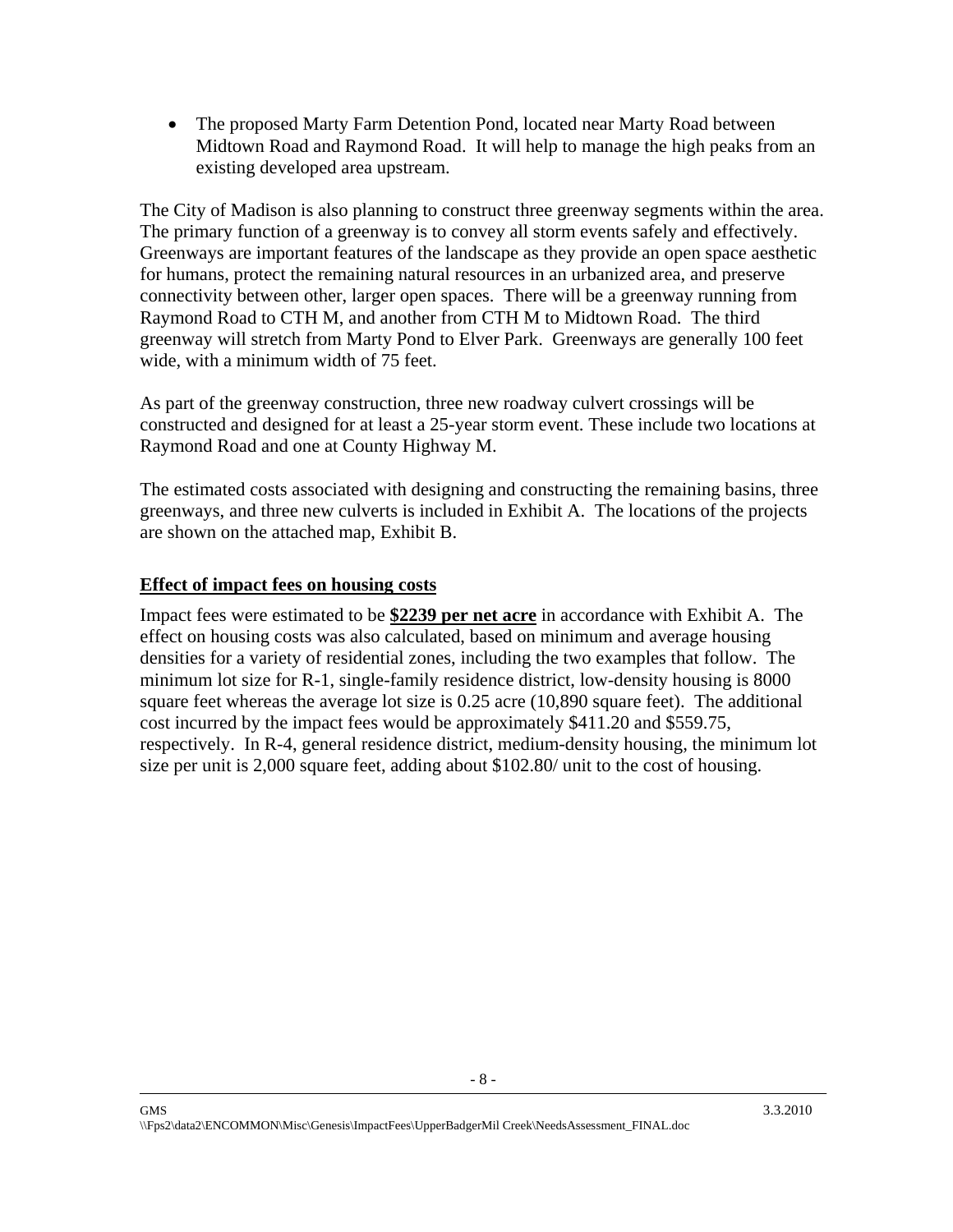# **COST ESTIMATES FOR NEW PUBLIC FACILITIES REQUIRED FOR DEVELOPMENT IN THE UPPER BADGER MILL CREEK WATERSHED (IN 2003 DOLLARS)**

| <b>MUIRFIELD POND</b>         |                 |             |                    |              |  |
|-------------------------------|-----------------|-------------|--------------------|--------------|--|
| <b>BID ITEM</b>               | <b>QUANTITY</b> | <b>UNIT</b> | <b>UNIT COST</b>   | <b>COSTS</b> |  |
| <b>Outlet Structure</b>       |                 | Each        | \$10,000.00        | \$10,000.00  |  |
| Excavation<br>Cut/Fill        | 35,000          | Cu Yd       | \$3.50             | \$122,500.00 |  |
| <b>Erosion Matting</b>        | 2,100           | Sq Yd       | \$2.50             | \$5,250.00   |  |
| <b>Permanent Seeding</b>      | 9,200           | Sq Yd       | \$1.25             | \$11,500.00  |  |
| <b>Temporary Seeding</b>      | 2,100           | Sq Yd       | \$1.00             | \$2,100.00   |  |
|                               |                 |             |                    |              |  |
| Land Acquisition (Dedication) | \$0.00          |             |                    |              |  |
|                               |                 |             |                    |              |  |
|                               |                 |             | <b>SUBTOTAL</b>    | \$151,350.00 |  |
|                               |                 |             | <b>ENGINEERING</b> | \$12,108.00  |  |
|                               |                 |             | <b>TOTAL</b>       | \$163,458.00 |  |

| <b>CONFLUENCE POND</b>   |                 |             |                    |                |  |
|--------------------------|-----------------|-------------|--------------------|----------------|--|
| <b>BID ITEM</b>          | <b>QUANTITY</b> | <b>UNIT</b> | <b>UNIT COST</b>   | <b>COSTS</b>   |  |
| <b>Outlet Structure</b>  |                 | Each        | \$15,000.00        | \$15,000.00    |  |
| <b>Box Culverts</b>      | 510             | Linear Ft   | \$300.00           | \$153,000.00   |  |
| Excavation               | 395,851         | Cu Yd       | \$3.50             | \$1,385,478.50 |  |
| Cut / Fill               |                 |             |                    |                |  |
| <b>Erosion Matting</b>   | 25,000          | Sq Yd       | \$2.50             | \$62,500.00    |  |
| <b>Permanent Seeding</b> | 87,370          | Sq Yd       | \$1.25             | \$109,212.50   |  |
| <b>Temporary Seeding</b> | 34,610          | Sq Yd       | \$1.00             | \$34,610.00    |  |
|                          |                 |             | <b>SUBTOTAL</b>    | \$1,759,801.00 |  |
|                          |                 |             | <b>ENGINEERING</b> | \$110,249.14   |  |
|                          |                 |             | <b>TOTAL</b>       | \$1,870,050.14 |  |

| <b>MARTY ROAD POND AT RAYMOND ROAD</b> |                 |             |                    |                |  |
|----------------------------------------|-----------------|-------------|--------------------|----------------|--|
| <b>BID ITEM</b>                        | <b>QUANTITY</b> | <b>UNIT</b> | <b>UNIT COST</b>   | <b>COSTS</b>   |  |
| <b>Outlet Structure</b>                |                 | Each        | \$15,000.00        | \$15,000.00    |  |
| <b>Box Culverts</b>                    | 120             | Linear Ft   | \$300.00           | \$36,000.00    |  |
| Excavation<br>Cut / Fill               | 160,000         | Cu Yd       | \$3.50             | \$560,000.00   |  |
| <b>Erosion Matting</b>                 | 2,500           | Sq Yd       | \$2.50             | \$6,250.00     |  |
| <b>Permanent Seeding</b>               | 8,000           | Sq Yd       | \$1.25             | \$10,000.00    |  |
| <b>Temporary Seeding</b>               | 2,500           | Sq Yd       | \$1.00             | \$2,500.00     |  |
| Land Acquisition                       | 16              | Acre        | \$40,000.00        | \$640,000.00   |  |
|                                        |                 |             | <b>SUBTOTAL</b>    | \$1,269,750.00 |  |
|                                        |                 |             | <b>ENGINEERING</b> | \$101,580.00   |  |
|                                        |                 |             | <b>TOTAL</b>       | \$1,371,330.00 |  |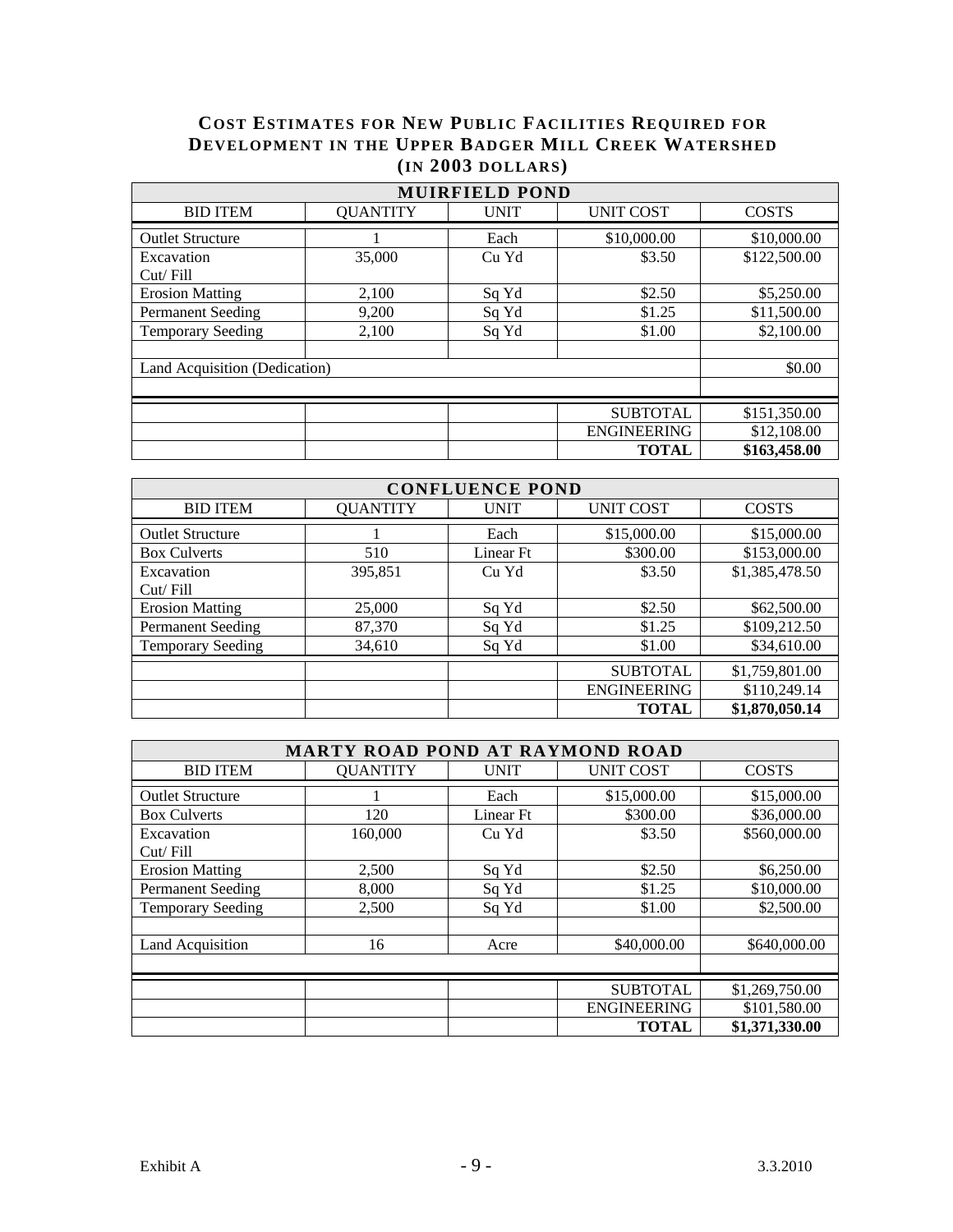| <b>GREENWAY (RAYMOND ROAD TO CTH M)</b> |                 |             |                    |              |  |
|-----------------------------------------|-----------------|-------------|--------------------|--------------|--|
| <b>BID ITEM</b>                         | <b>QUANTITY</b> | <b>UNIT</b> | <b>UNIT COST</b>   | <b>COSTS</b> |  |
| <b>Excavation Cut</b>                   | 29,000          | Cu Yd       | \$3.50             | \$101,500.00 |  |
| <b>Erosion Matting</b>                  | 7,800           | Sq Yd       | \$2.50             | \$19,500.00  |  |
| <b>Permanent Seeding</b>                | 19,977          | Sq Yd       | \$1.25             | \$24,971.25  |  |
| <b>Temporary Seeding</b>                | 7,800           | Sq Yd       | \$1.00             | \$7,800.00   |  |
| Land Acquisition (By Dedication)        |                 |             | \$0.00             |              |  |
|                                         |                 |             | <b>SUBTOTAL</b>    | \$153,771.25 |  |
|                                         |                 |             | <b>ENGINEERING</b> | \$12,301.70  |  |
|                                         |                 |             | <b>TOTAL</b>       | \$166,072.95 |  |

| <b>GREENWAY (CTH M TO MIDTOWN ROAD)</b> |                 |             |                    |              |  |
|-----------------------------------------|-----------------|-------------|--------------------|--------------|--|
| <b>BID ITEM</b>                         | <b>QUANTITY</b> | <b>UNIT</b> | <b>UNIT COST</b>   | <b>COSTS</b> |  |
| <b>Excavation Cut</b>                   | 12,037          | Cu Yd       | \$3.50             | \$42,129.50  |  |
| <b>Erosion Matting</b>                  | 8,088           | Sq Yd       | \$2.50             | \$20,220.00  |  |
| <b>Permanent Seeding</b>                | 6,356           | Sq Yd       | \$1.25             | \$7,945.00   |  |
| <b>Temporary Seeding</b>                | 8,088           | Sq Yd       | \$1.00             | \$8,088.00   |  |
| Land Acquisition (By Dedication)        |                 |             | \$0.00             |              |  |
|                                         |                 |             | <b>SUBTOTAL</b>    | \$78,382.50  |  |
|                                         |                 |             | <b>ENGINEERING</b> | \$6,270.60   |  |
|                                         |                 |             | <b>TOTAL</b>       | \$84,653.10  |  |

| <b>GREENWAY (MARTY POND TO ELVER PARK)</b> |                 |             |                    |              |  |  |
|--------------------------------------------|-----------------|-------------|--------------------|--------------|--|--|
| <b>BID ITEM</b>                            | <b>QUANTITY</b> | <b>UNIT</b> | <b>UNIT COST</b>   | <b>COSTS</b> |  |  |
| <b>Excavation Cut</b>                      | 10,000          | Cu Yd       | \$3.50             | \$35,000.00  |  |  |
| <b>Erosion Matting</b>                     | 3,400           | Sq Yd       | \$2.50             | \$8,500.00   |  |  |
| <b>Permanent Seeding</b>                   | 8,820           | Sq Yd       | \$1.25             | \$11,025.00  |  |  |
| <b>Temporary Seeding</b>                   | 3,400           | Sq Yd       | \$1.00             | \$3,400.00   |  |  |
| Land Acquisition (By Dedication)           |                 |             |                    | \$0.00       |  |  |
|                                            |                 |             | <b>SUBTOTAL</b>    | \$57,925.00  |  |  |
|                                            |                 |             | <b>ENGINEERING</b> | \$4,634.00   |  |  |
|                                            |                 |             | <b>TOTAL</b>       | \$62,559.00  |  |  |

| NEW CULVERT AT RAYMOND ROAD WEST |                 |             |                    |              |  |
|----------------------------------|-----------------|-------------|--------------------|--------------|--|
| <b>BID ITEM</b>                  | <b>QUANTITY</b> | <b>UNIT</b> | <b>UNIT COST</b>   | <b>COSTS</b> |  |
| <b>Traffic Control</b>           |                 | Each        | \$5,000.00         | \$5,000.00   |  |
| <b>Box Culvert</b>               | 125             | Sq Yd       | \$300.00           | \$37,500.00  |  |
| Trench Patch Type 3              | 40              | Sq Yd       | \$100.00           | \$4,000.00   |  |
| <b>Select Backfill</b>           | 60              | Sq Yd       | \$50.00            | \$3,000.00   |  |
| <b>Box Culvert Apron Ends</b>    | ↑               | Each        | \$10,000.00        | \$20,000.00  |  |
|                                  |                 |             | <b>SUBTOTAL</b>    | \$69,500.00  |  |
|                                  |                 |             | <b>ENGINEERING</b> | \$5,560.00   |  |
|                                  |                 |             | TOTAL              | \$75,060.00  |  |